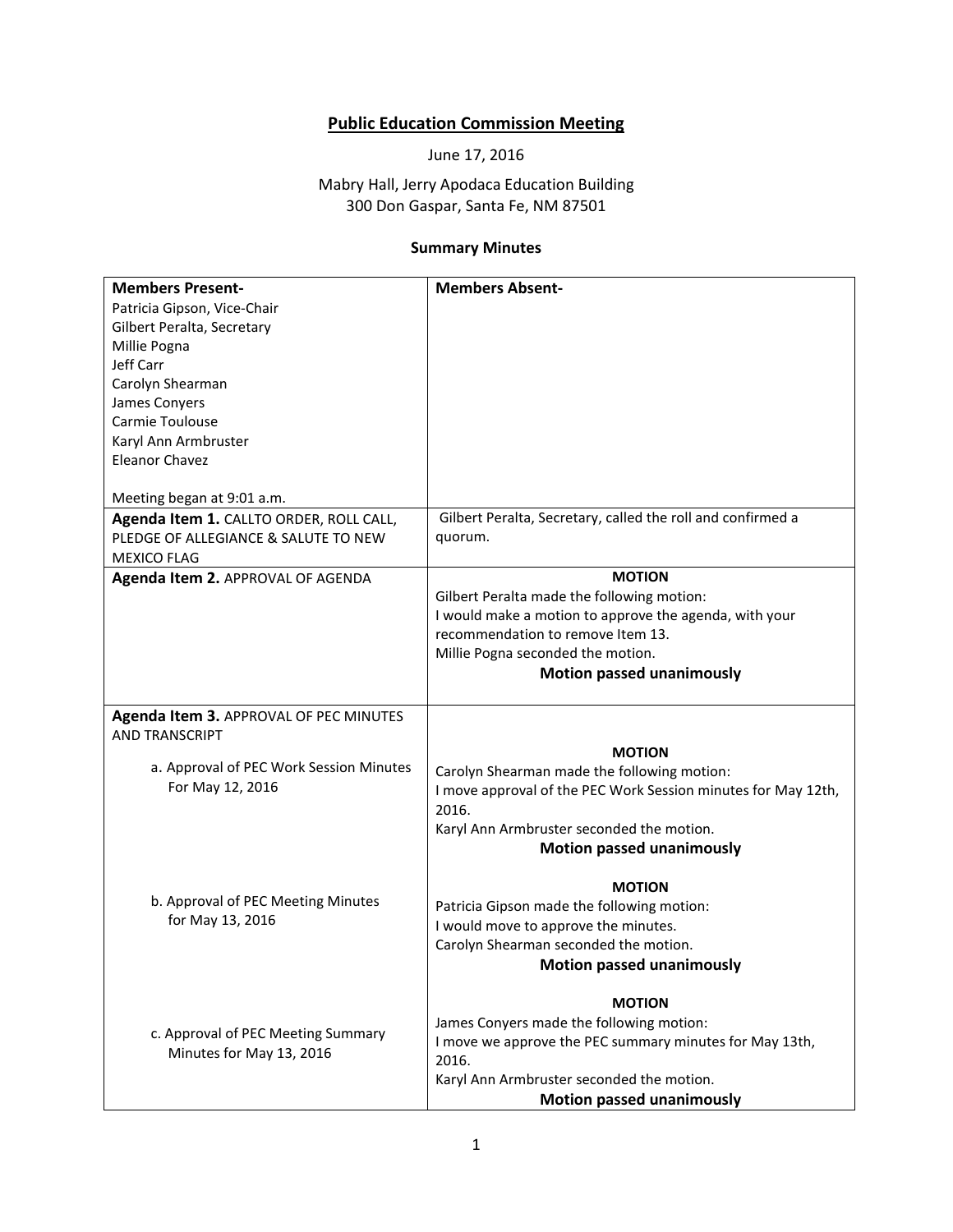| Agenda Item 4. ELECTION OF PEC CHAIR                                      |                                                                                                                             |
|---------------------------------------------------------------------------|-----------------------------------------------------------------------------------------------------------------------------|
| AND OTHER OFFICERS                                                        |                                                                                                                             |
|                                                                           | <b>VOTE</b>                                                                                                                 |
|                                                                           | Karyl Ann Armbruster nominated Patricia Gipson for the<br>position of Chair.                                                |
|                                                                           | Patricia Gipson accepted the nomination.                                                                                    |
|                                                                           | Millie Pogna made a motion that nominations cease.                                                                          |
|                                                                           | Carmie Toulouse seconded the motion.                                                                                        |
|                                                                           | Patricia Gipson was elected unanimously                                                                                     |
|                                                                           |                                                                                                                             |
|                                                                           | <b>VOTE</b>                                                                                                                 |
|                                                                           | Jeff Carr nominated Gilbert Peralta for the position of Vice<br>Chair.                                                      |
|                                                                           | Gilbert Peralta accepted the nomination.                                                                                    |
|                                                                           | Eleanor Chavez made a motion that nominations cease.                                                                        |
|                                                                           | Carolyn Shearman seconded the motion.                                                                                       |
|                                                                           | Gilbert Peralta was elected unanimously                                                                                     |
|                                                                           | <b>VOTE</b>                                                                                                                 |
|                                                                           | Eleanor Chavez nominated Karyl Ann Armbruster for the                                                                       |
|                                                                           | position of Secretary.                                                                                                      |
|                                                                           | Carolyn Shearman nominated Carmie Toulouse for the                                                                          |
|                                                                           | position of Secretary.                                                                                                      |
|                                                                           | Eleanor Chavez made a motion that nominations cease.                                                                        |
|                                                                           | Jeff Carr seconded the motion.<br>Karyl Ann Armbruster was elected through majority vote                                    |
|                                                                           | $(5-4)$                                                                                                                     |
|                                                                           | (Toulouse: Conyers, Toulouse, Shearman, Gipson)                                                                             |
|                                                                           |                                                                                                                             |
| Agenda Item 5. DISCUSSION AND POSSIBLE<br><b>ACTION ON CHARTER SCHOOL</b> |                                                                                                                             |
| <b>AMENDMENTS</b>                                                         |                                                                                                                             |
|                                                                           | <b>Motion</b>                                                                                                               |
| <b>Taos International School</b><br>А.                                    | Carolyn Sherman made the following motion:                                                                                  |
| Length of School Day<br>a.                                                | I move that the Public Education Commission approve the<br>amendment request presented by Taos International School to      |
|                                                                           | change the length of the school day, as presented in the official                                                           |
|                                                                           | documents today. The approval is contingent upon receiving                                                                  |
|                                                                           | official governance council minutes of the school approving this<br>amendment.                                              |
|                                                                           | Gilbert Peralta seconded the motion.                                                                                        |
|                                                                           | Motion passed through majority vote (8-1)                                                                                   |
|                                                                           | (No: Toulouse)                                                                                                              |
|                                                                           | <b>Motion</b>                                                                                                               |
| <b>B.</b> Las Montanas Charter High                                       | Karyl Ann Armbruster made the following motion:                                                                             |
| <b>School</b>                                                             | I move to approve the amendment request presented by Las                                                                    |
| <b>School Site Change</b><br>а.                                           | Montañas to amend its charter to reflect that the school has<br>moved from 201 East Lohman Avenue to their current location |
|                                                                           |                                                                                                                             |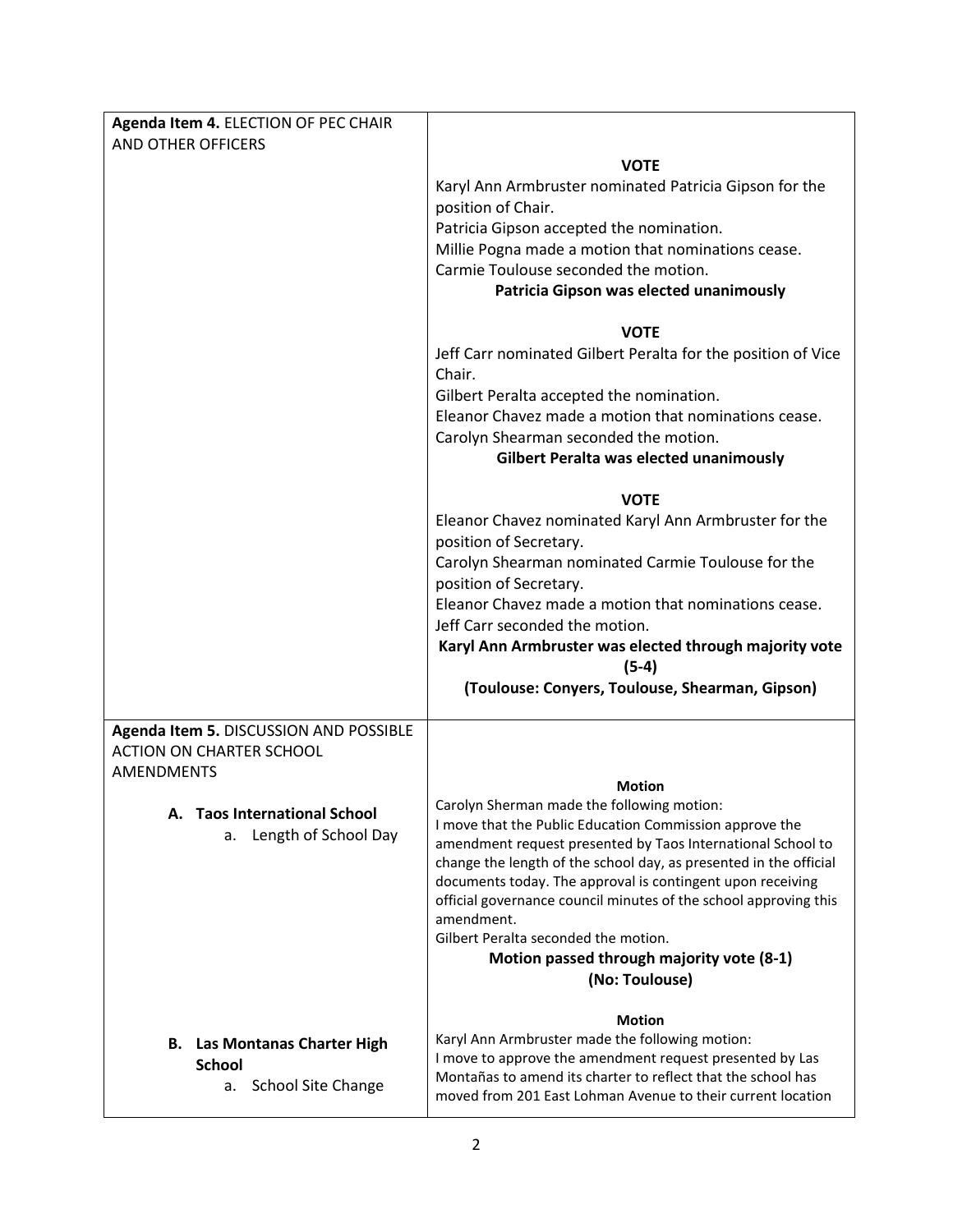| C. Amy Biehl High School<br>a. School Site Addition          | at 1405 South Solano Drive in Las Cruces. This is contingent on<br>signed minutes by the governing council with their approval.<br>Carolyn Shearman seconded the motion.<br><b>Motion passed unanimously</b><br><b>Motion</b><br>Carmie Toulouse made the following motion:<br>I move that the Public Education Commission approve the<br>temporary location of classrooms, additional classrooms for Amy<br>Biehl High School, at the Simms Building across the street from<br>their current facility in Albuquerque, starting as soon as they can<br>get in there.<br>Carolyn Sherman seconded the motion.<br><b>Motion passed unanimously</b>                                                                                                                                                                                                                                                                                                                                                                                                                                                                                                                                                                                                                                                                      |
|--------------------------------------------------------------|-----------------------------------------------------------------------------------------------------------------------------------------------------------------------------------------------------------------------------------------------------------------------------------------------------------------------------------------------------------------------------------------------------------------------------------------------------------------------------------------------------------------------------------------------------------------------------------------------------------------------------------------------------------------------------------------------------------------------------------------------------------------------------------------------------------------------------------------------------------------------------------------------------------------------------------------------------------------------------------------------------------------------------------------------------------------------------------------------------------------------------------------------------------------------------------------------------------------------------------------------------------------------------------------------------------------------|
| Agenda Item 6. DISCUSSION AND<br>POSSIBLE ACTION TO COMMENCE |                                                                                                                                                                                                                                                                                                                                                                                                                                                                                                                                                                                                                                                                                                                                                                                                                                                                                                                                                                                                                                                                                                                                                                                                                                                                                                                       |
| <b>OPERATIONS</b><br>A. Six Directions Indigenous School     | <b>Motion</b><br>Carolyn Sherman made the following motion:<br>I move that the Public Education Commission approve<br>commencement of operations for Six Directions Indigenous<br>School with the following conditions.<br>Condition No. 1: By July 1, 2016, the school must demonstrate a<br>licensed head administrator has been hired and begun full-time<br>employment with Six Directions Indigenous School.<br>No. 2: By July 1st, 2016, all governing board members must<br>demonstrate compliance with the requirements for five hours of<br>governing body training. The training hours obtained on or<br>before July 1st, 2016, to comply with the training requirements<br>during the planning year may not be subsequently used to<br>demonstrate compliance with the annual training requirements<br>for fiscal year 2017.<br>No. 3: By July 28th, 2016, two weeks prior to the scheduled date<br>of opening, the school must submit revised policies that address<br>all deficiencies identified in the CSD's analysis.<br>No. 4: By July 28, 2016, two weeks prior to the scheduled date of<br>opening, the school must provide protocols, policies, and forms<br>that demonstrate readiness to address the needs of ELLs.<br>Carmie Toulouse seconded the motion.<br><b>Motion passed unanimously</b> |
| <b>Student Athlete Headquarters</b><br>В.<br>(SAHQ) Academy  | <b>Motion</b><br>Patricia Gipson made the following motion:<br>I move for the Public Education Commission to suspend the<br>charter of SAHQ Academy, for the reasons identified in the<br>analysis provided by CSD and stated on the record today by the<br>Public Education Commission.<br>I move that the Public Education Commission suspend the SAHQ<br>Academy charter until July 1st, 2017, to allow the school to<br>engage in another planning year to address the identified                                                                                                                                                                                                                                                                                                                                                                                                                                                                                                                                                                                                                                                                                                                                                                                                                                 |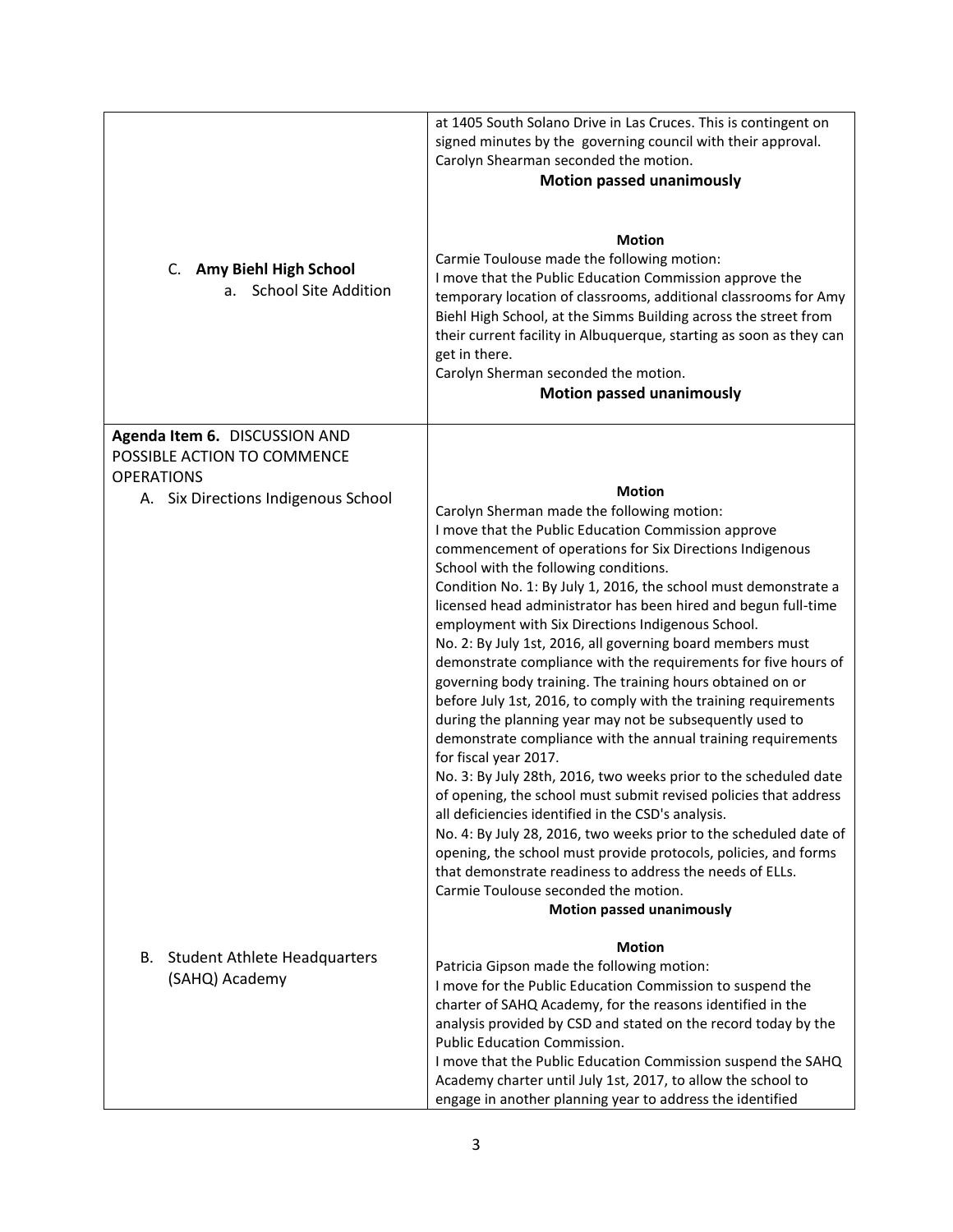|                                                                                                                                                                    | deficiencies and concerns.<br>Upon a demonstration that the school has sufficiently addressed<br>each of the deficiencies and is prepared to operate a charter<br>school that will improve student achievement, the Commission<br>shall reinstate the school's charter effective July 1st, 2017.<br>The parties shall enter into a Certificate of Agreement to extend<br>the deadline for entering into the contract.<br>Carmie Toulouse seconded the motion.<br>Motion passed through majority vote (7-2)<br>(No: Pogna, Carr) |
|--------------------------------------------------------------------------------------------------------------------------------------------------------------------|---------------------------------------------------------------------------------------------------------------------------------------------------------------------------------------------------------------------------------------------------------------------------------------------------------------------------------------------------------------------------------------------------------------------------------------------------------------------------------------------------------------------------------|
| Agenda Item 7. DISCUSSION AND<br>POSSIBLE ACTION ON NEWLY NEGOTIATED<br>PERFORMANCE CONTRACTS AND<br>PERFORMANCE FRAMEWORKS<br>A. Six Directions Indigenous School | <b>Motion</b><br>Karyl Ann Armbruster made the following motion:<br>I move that the Public Education Commission approve the<br>contract and performance framework for Six Directions<br>Indigenous School for 2016 to 2021.<br>Carolyn Sherman seconded the motion.<br><b>Motion passed unanimously</b>                                                                                                                                                                                                                         |
| <b>B.</b> Student Athlete Headquarters<br>(SAHQ) Academy                                                                                                           | <b>Motion</b><br>Jeff Carr made a motion to table this agenda item.<br>Eleanor Chavez seconded the motion.<br><b>Motion passed unanimously</b>                                                                                                                                                                                                                                                                                                                                                                                  |
| Agenda Item 8. DISCUSSION AND POSSIBLE<br><b>ACTION ON BOARD OF FINANCE</b><br><b>APPLICATIONS</b><br>A. Carinos de los Ninos Charter School                       | <b>Motion</b><br>Carolyn Shearman made the following motion:<br>I would move that we approve the Board of Finance application<br>submitted by Cariños de los Niños Charter School, pursuant to<br>NMAC 6.80.4.16.<br>Gilbert Peralta seconded the motion.<br><b>Motion passed unanimously</b>                                                                                                                                                                                                                                   |
| Roots and Wings Community School<br>В.                                                                                                                             | <b>Motion</b><br>Carmie Toulouse made the following motion:<br>I move that the PEC approve the Board of Finance application<br>submitted by Roots and Wings Community School, pursuant to<br>NMAC 6.80.4.16, with the condition that we receive the<br>certifications from all their governance council members.<br>Carolyn Shearman seconded the motion.<br><b>Motion passed unanimously</b>                                                                                                                                   |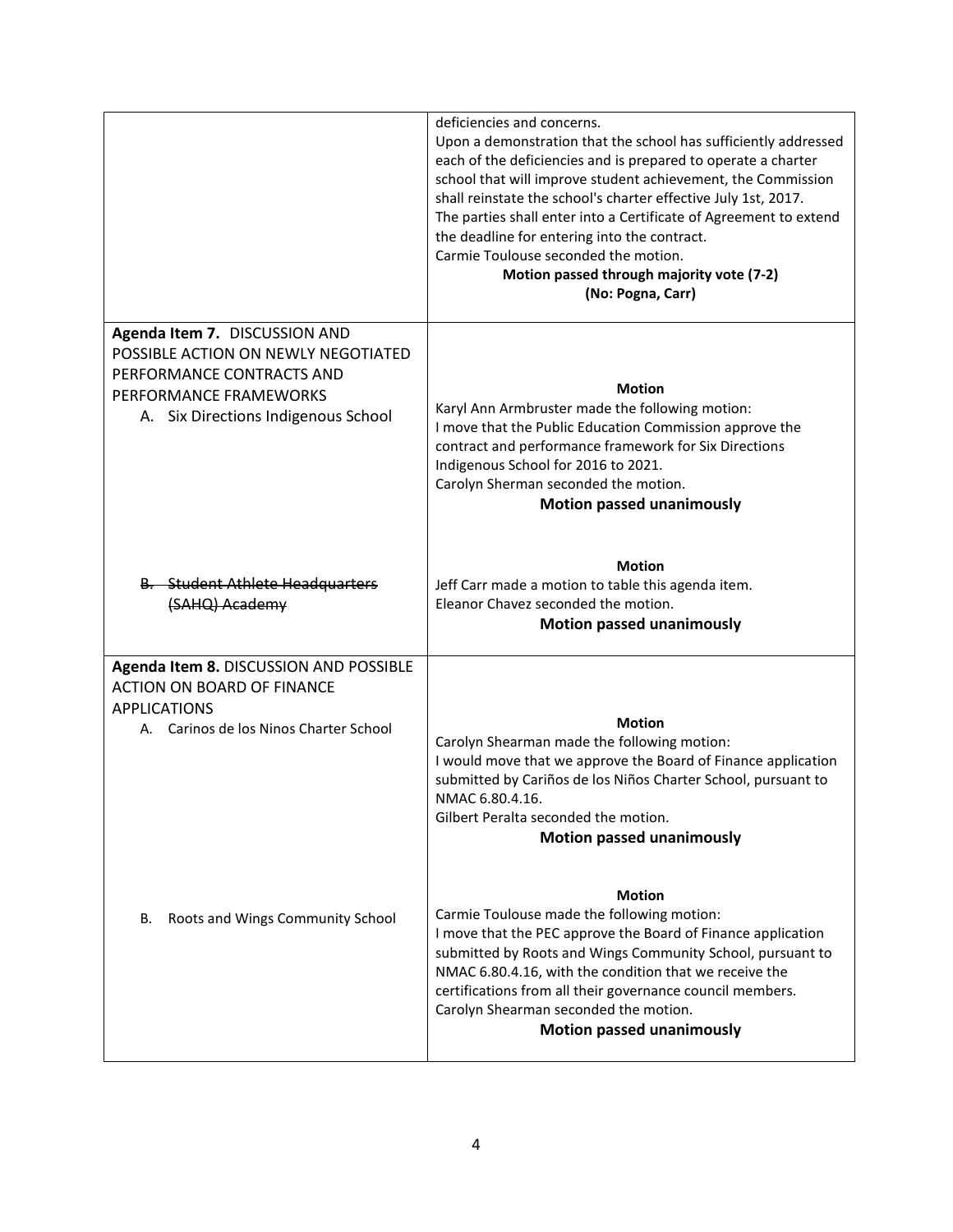| Agenda Item 9. PRESENTATION OF HIGH<br>PERFORMING SCHOOL DATA WITH<br>DISCUSSION AND POSSIBLE ACTION ON THE<br>DEFINITION OF HIGH PERFORMING<br><b>SCHOOLS</b>                                                                                                                                                                                                                                                                                                                                                                                                                                                                                                                                                           | Recorded comments are available in full transcript.                                                                                                                                                                                                                                                                                                                                |
|--------------------------------------------------------------------------------------------------------------------------------------------------------------------------------------------------------------------------------------------------------------------------------------------------------------------------------------------------------------------------------------------------------------------------------------------------------------------------------------------------------------------------------------------------------------------------------------------------------------------------------------------------------------------------------------------------------------------------|------------------------------------------------------------------------------------------------------------------------------------------------------------------------------------------------------------------------------------------------------------------------------------------------------------------------------------------------------------------------------------|
| Agenda Item 10. DISCUSSION AND<br>POSSIBLE ACTION ON CHARTER SCHOOL<br>PERFORMANCE FRAMEWORK EVALUATION<br><b>TIMELINE AND PROCESS</b>                                                                                                                                                                                                                                                                                                                                                                                                                                                                                                                                                                                   | Recorded comments are available in full transcript.                                                                                                                                                                                                                                                                                                                                |
| Agenda Item 11. REPORT FROM OPTIONS<br>FOR PARENTS & THE CHARTER SCHOOL<br>DIVISION--DISCUSSION AND POSSIBLE<br><b>ACTIONS</b><br>A. Schools of Concern (Actions may<br>include requiring a corrective<br>action plan and the potential of a<br>suspension or revocation of<br>the school's charter)<br><b>B.</b> School Governance Changes<br>a. Student Athlete<br>Headquarters(SAHQ)<br>Academy<br>b. Southwest Aeronautics,<br>Mathematics, and Sciences<br>Academy<br>c. Taos International School<br>Draft Schedule for Community<br>C.<br><b>Input Hearings</b><br>Report from New Mexico School for<br>D.<br>the Arts<br>Report on closure of Creative<br>Е.<br><b>Education Preparatory Institute</b><br>(CEPi) | Recorded comments are available in full transcript.                                                                                                                                                                                                                                                                                                                                |
| Agenda Item 12. DISCUSSION AND<br>POSSIBLE ACTION ON ACCEPTANCE OF<br>2016 NEW CHARTER SCHOOL<br><b>APPLICATIONS</b>                                                                                                                                                                                                                                                                                                                                                                                                                                                                                                                                                                                                     | <b>Motion</b><br>Carmie Toulouse made the following motion:<br>I move that the Commission accept the applications, as<br>presented by the time limit, from the Albert Einstein Academy<br>Charter School, Hozho Academy, Students That Aspire to Teach<br>Charter School, and Willow Springs Academy.<br>Carolyn Shearman seconded the motion.<br><b>Motion passed unanimously</b> |